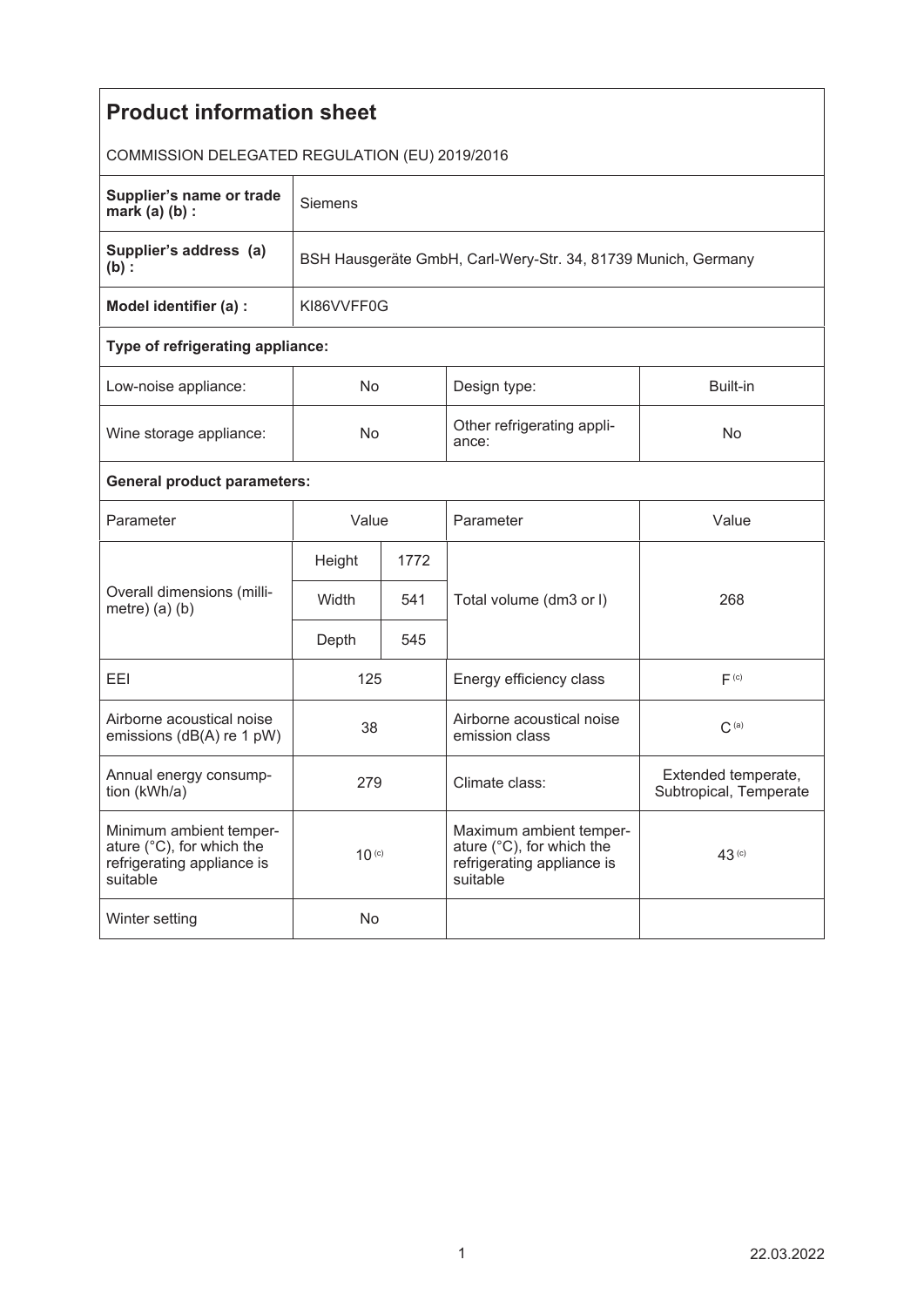| <b>Compartment Parameters:</b>                                                   |     |                                                       |                                                                                                                                                                               |                                        |                                                                                 |  |  |  |
|----------------------------------------------------------------------------------|-----|-------------------------------------------------------|-------------------------------------------------------------------------------------------------------------------------------------------------------------------------------|----------------------------------------|---------------------------------------------------------------------------------|--|--|--|
| Compartment type                                                                 |     | Compartment parameters and values                     |                                                                                                                                                                               |                                        |                                                                                 |  |  |  |
|                                                                                  |     | Com-<br>part-<br>ment<br>Volume<br>(dm3 or<br>$\vert$ | Recommended temperat-<br>ure setting for optimised<br>food storage (°C)<br>These settings shall not<br>contradict the storage con-<br>ditions set out in Annex IV,<br>Table 3 | Freezing<br>capacity<br>(kg/24 h)      | Defrosting<br>type<br>(auto-de-<br>frost = $A$ ,<br>manual<br>$defrost =$<br>M) |  |  |  |
| Pantry                                                                           | No  |                                                       |                                                                                                                                                                               |                                        |                                                                                 |  |  |  |
| Wine storage                                                                     | No  |                                                       |                                                                                                                                                                               |                                        |                                                                                 |  |  |  |
| Wine storage 2                                                                   | No  | ۰                                                     |                                                                                                                                                                               |                                        |                                                                                 |  |  |  |
| Wine storage 3                                                                   | No  | ۰                                                     |                                                                                                                                                                               | $\blacksquare$                         |                                                                                 |  |  |  |
| Cellar                                                                           | No  | $\overline{\phantom{0}}$                              | ä,                                                                                                                                                                            | $\overline{\phantom{m}}$               |                                                                                 |  |  |  |
| Fresh food                                                                       | Yes | 192.0                                                 | $\overline{4}$                                                                                                                                                                | $\blacksquare$                         | A                                                                               |  |  |  |
| Chill                                                                            | No  | L,                                                    |                                                                                                                                                                               |                                        |                                                                                 |  |  |  |
| 0-star or ice- making                                                            | No  |                                                       |                                                                                                                                                                               |                                        |                                                                                 |  |  |  |
| 1-star                                                                           | No  |                                                       |                                                                                                                                                                               |                                        |                                                                                 |  |  |  |
| 2-star                                                                           | No  |                                                       |                                                                                                                                                                               |                                        |                                                                                 |  |  |  |
| 3-star                                                                           | No  | ۳                                                     |                                                                                                                                                                               | ٠                                      |                                                                                 |  |  |  |
| 4-star                                                                           | Yes | 76.0                                                  | $-18$                                                                                                                                                                         | 4.0                                    | M                                                                               |  |  |  |
| 2-star section                                                                   | No  |                                                       |                                                                                                                                                                               |                                        |                                                                                 |  |  |  |
| Variable temperature com-<br>partment                                            | ÷   |                                                       |                                                                                                                                                                               | (for 4-star<br>compart-<br>ments) or - |                                                                                 |  |  |  |
| For 4-star compartments                                                          |     |                                                       |                                                                                                                                                                               |                                        |                                                                                 |  |  |  |
| Fast freeze facility                                                             |     |                                                       | Yes                                                                                                                                                                           |                                        |                                                                                 |  |  |  |
| For wine storage appliances                                                      |     |                                                       |                                                                                                                                                                               |                                        |                                                                                 |  |  |  |
| Number of standard wine bottles                                                  |     |                                                       | ÷,                                                                                                                                                                            |                                        |                                                                                 |  |  |  |
| Light source parameters (b) (d):                                                 |     |                                                       |                                                                                                                                                                               |                                        |                                                                                 |  |  |  |
| Type of light source                                                             |     |                                                       | <b>LED</b>                                                                                                                                                                    |                                        |                                                                                 |  |  |  |
| Energy efficiency class                                                          |     |                                                       | Е                                                                                                                                                                             |                                        |                                                                                 |  |  |  |
| Minimum duration of the guarantee offered by the supplier (a) (b) :<br>24 months |     |                                                       |                                                                                                                                                                               |                                        |                                                                                 |  |  |  |